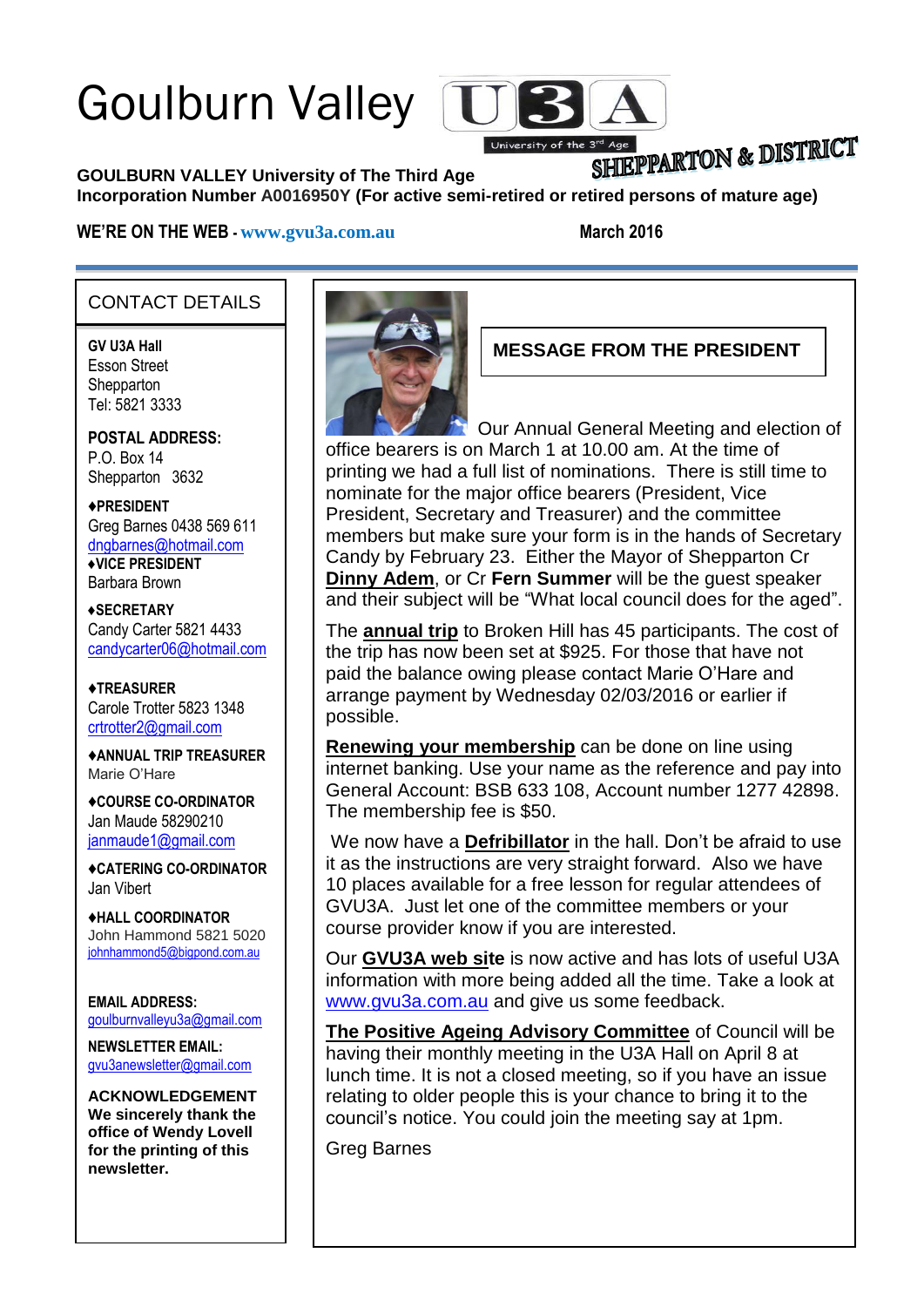#### **MAH JONG**

A most enjoyable time was had when several members of Deniliquin U3A Mah Jong team joined us for lunch at the hall. Afterwards we had a most exciting afternoon of Mah Jong.

We all soon found out that not every club plays the same way, so the afternoon was a good learning curve for us all, and enjoyed by all. A return trip will be planned for us in the near future.

So all who are interested in learning, or wanting to play Mah Jong, do come along and join us. You'll be most welcome -- every Tuesday at 1 pm. Barbara Duncan



#### **GARDEN CLUB**

Keep 25th February 2016 free. On this date we will meet at 10am at the Riverside Nursery on Melbourne Road (near the airport). Larry Smith will talk about and show us, the new releases in plants. After this we will have a coffee at the bakery and discuss the excursions members might like to take and what interests us. I'm looking forward to catching up with everyone. If you need a ride please phone me beforehand.

The Garden Club meets on the fourth Thursday of each month. Everyone welcome.

Claire Blake 0402 308 858

#### **NATURAL RESOURCES**

**Friday March 4**; 10am U3A Hall

**GUEST SPEAKER**; Peter Egglestone; Manager Connections Value Engineering, GMW Connections Project.

**SUBJECT**; Peter will provide an over view of the project, current status, project objectives and current achievements.

#### **Friday March 11**; **BUS TRIP TATURA IRRIGATION RESEARCH INSTITUTE**

This will be the first of a combined "Industry Tours" and "Natural resources" event.

The trip includes a visit to the Tatura Research Institute where staff members will talk about Entomology and research into various aspects of horticulture, including soils. This will take the morning and then the coach will travel to Tatura where you will have the opportunity to buy your own lunch. In the afternoon will visit a GMW Connections site and hopefully a demonstration by the "Z" Boat.

Departs Ford's Bus Depot Telford Drive Shepparton, 8.30am, returns approx. 3pm. The cost is \$15. Money required by March Coffee Morning or March 4 Natural Resources Meeting.

John Dainton 5821 3881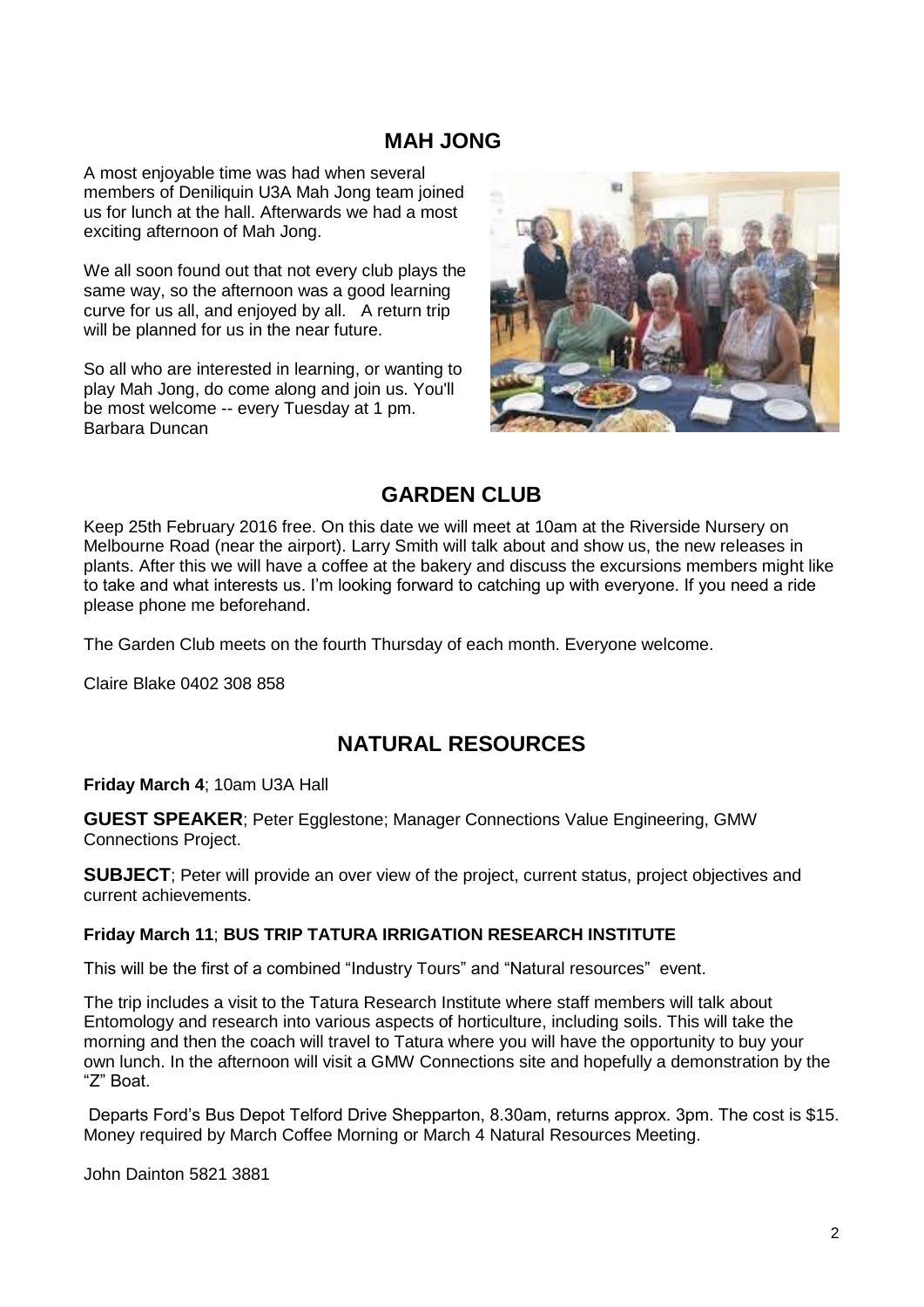## **LOCAL INDUSTRY TOUR**

The first tour is going ahead on the 11th of March to Tatura Research Institute, in conjunction with Natural Resources, as outlined in the previous article. We have 38 takers as this is written. This is the pilot trip for a series of visits to local workplaces. The idea is to look behind the scenes at activities which make the Goulburn Valley's economy tick. They are likely to be for fewer members a minibus full for a morning only visit to somewhere close at hand.

The intention is to have four or five of these throughout the year - at two month intervals. Details will appear frequently in the Newsletter. For the March trip there are still some vacancies because we are using a full sized coach, so sign up and pay at the March Coffee Morning. Following the morning visit the coach will take us into Tatura where there are several possibilities for lunch, before we continue with John Dainton's "Natural Resources" trip in the afternoon.

John Hetherington

## **SOCRATES CAFE**

To avoid holding sessions on Easter Monday and Anzac Day it is proposed to change the dates from Monday 28 March to Monday 4 April, and from Monday 25 April to Monday 2 May

The topic for Monday 4 April is "Reconciling our Materialist Ambitions with the Constraints imposed by the Natural Environment" 10.00 am

The topic for Monday 2 May is "Our Common Humanity" 10.00 am

All welcome to these open discussions on topics of contemporary interest. John Lawry 5823 1704

**EARTH SCIENCES**

Earth Sciences resumed in February with guest speaker, Graeme Murgatroyd who was a miner for 35 years and was consultant to various mining companies. Graeme spoke about aspects of mining in Broken Hill, which was a terrific introduction for the forthcoming Annual Trip to Broken Hill.

The photo brings back memories of one of our previous bus trips in April 2014, when we were fortunate to have the expertise of Bruce Cochrane telling us about the ancient river



system of the Goulburn Valley. Chris Morom 0428 997 150

## **ENJOYING LITERATURE**

Our group resumed on Monday February 8 when we had a lively discussion about our individual reading during the break followed by our collective reading of the first scene of Summer of the Seventeenth Doll. Our readers slipped into the characters seamlessly!

We will continue with "The Doll" for the next two meetings. Our theme for the first half of the year is Australian literature so some Australian poetry has been suggested when we have finished our reading of "The Doll".

We are meeting on the 2nd and 4th Monday of the month from 2pm until 3.30pm.

"New" and "old" members welcome! Helen West, 0411 457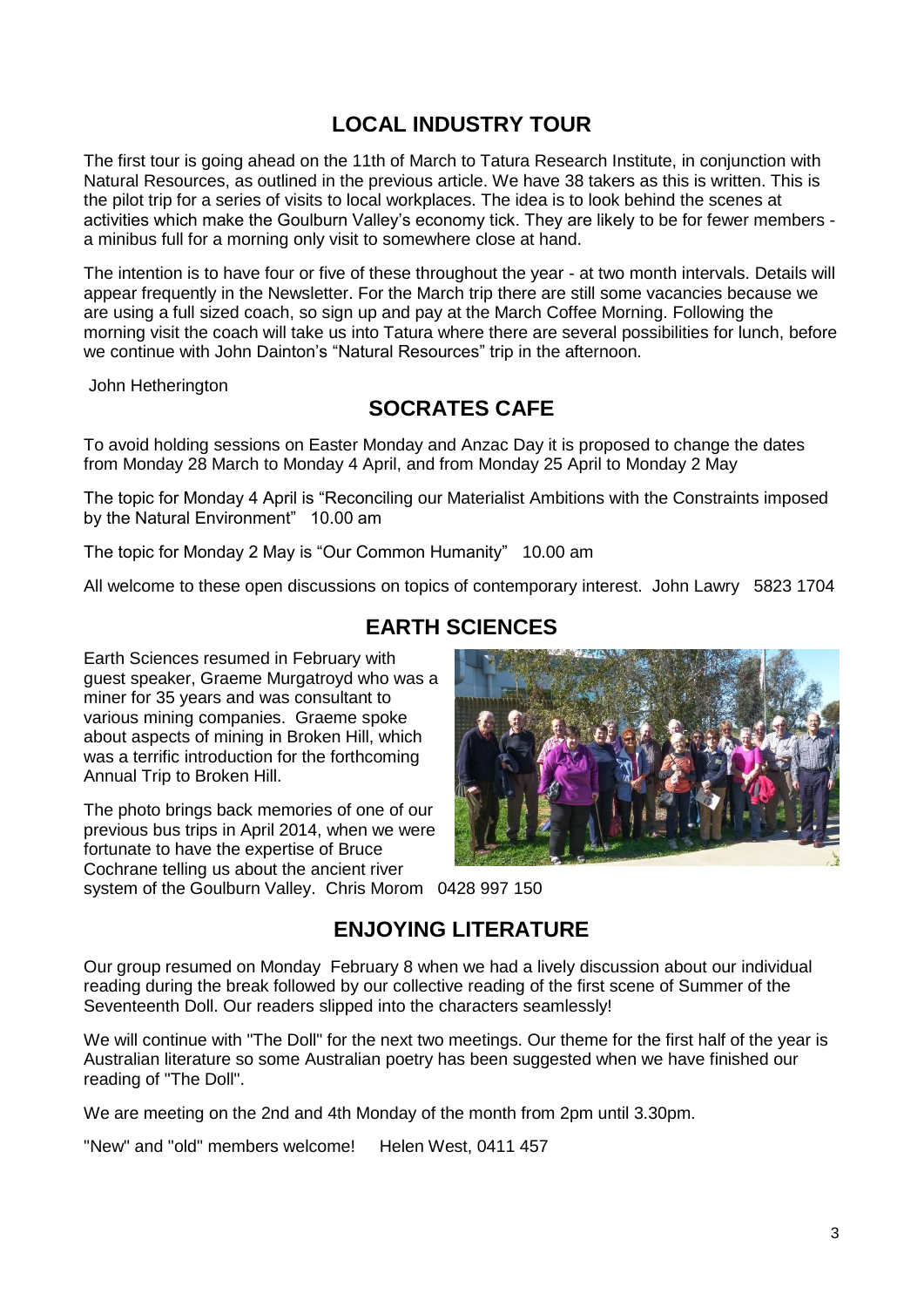#### **PHOTOGRAPHY**

Judi Gillam from both the Art group and the Photography Group poses for a photo shoot with our studio lights. Many members of the Art Group contributed by wiping their paint brushes on Judi's Art Smock.

The Advanced Photographers are meeting on the 2nd Thursday of the month and the Beginners group on the 4th Thursday. Both groups meet at 2pm.

Lex Neville 5821 2846

#### **BIRD WATCHING**



Our first outing for 2016 will be on March 16 at Gemmill Swamp, Mooroopna. Please meet at the U3A Hall at 9am or the car park in front of the Mooroopna Cemetery at 9.15am.

Please contact Don Roberts 5825 2404 or 0448 889 224 or Marg Clarke 0429 350 875.

### **WALK AND TALK**

On March 9 we shall meet at the U3A car park at 8.45am for a 9am start. We will share transport to Mooroopna, and park in the Mooroopna Aldi car park. Ray Watt will then be our guide walking upstream along the river towards Rumbalara, stopping en route at his house for refreshments. No need to bring anything except good walking gear for hot weather and water to carry,

Thanks to Ray also for transporting our gear to the Fishway behind the Golf course so we could walk there in February from Tarcoola and back. Photo shows where the group found some shade to rest before the return trip. Thanks also to Beris for letting us use her house as a convenience stop en route.

We hope some new members will join us on our next walk.

The April walk is due during the U3A Broken Hill trip so I am floating the idea of a shared transport trip to Bright in the first week of April either April 4 or 6.



Contact Christine Wilson Ph. 5822 1474 Mob. 0428 399 648

#### **HISTORICAL STUDIES**

**Monday 14 March**; John Hetherington presents his second session on "Medicine over the last 80 years from Myth and Magic into the Sunlight". 10.00am

**Monday 11 April;** John Lawry will discuss "More on evidence" 10.00am -

John Lawry 5823 1704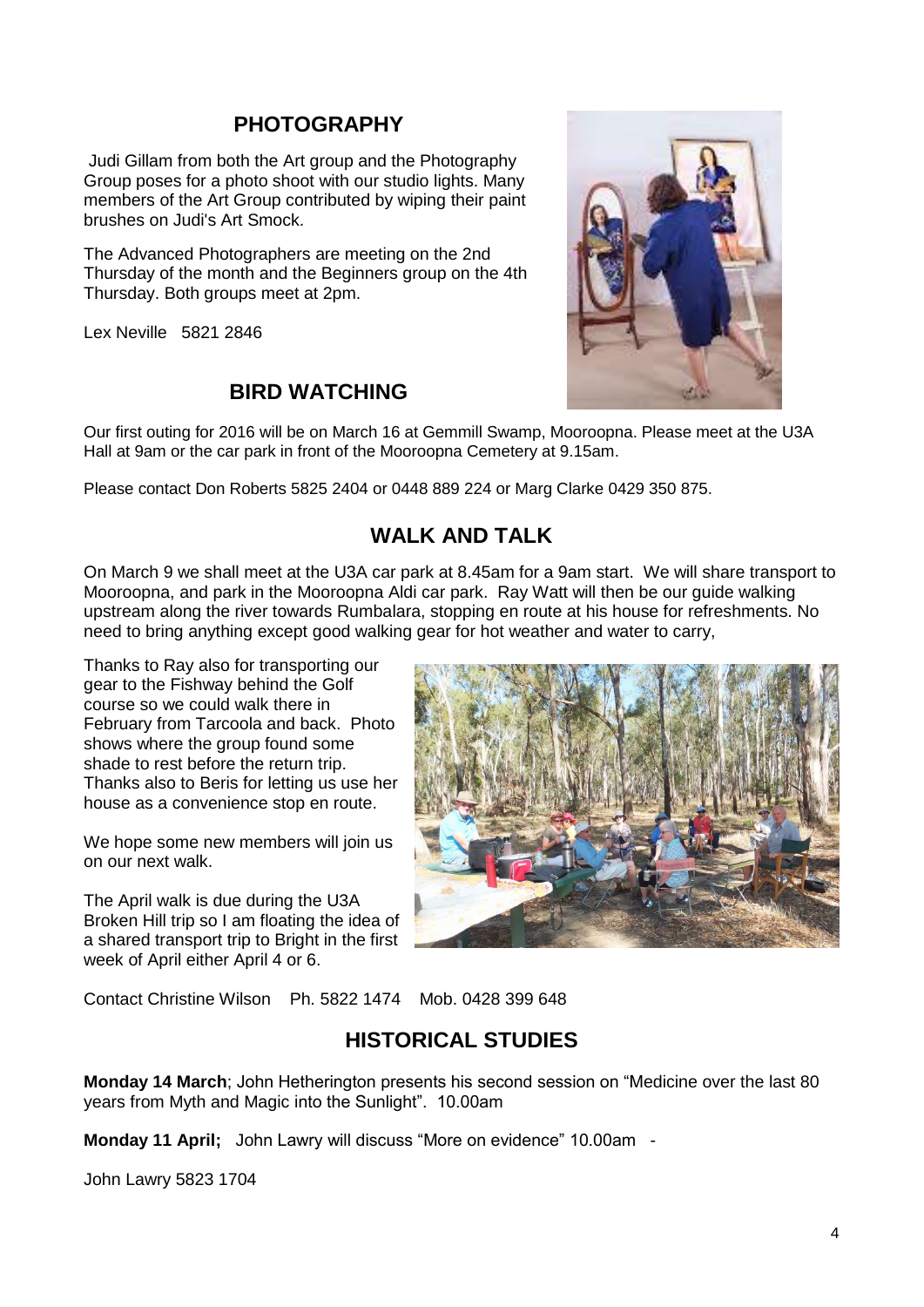#### **SANDRA'S KEEPSAKES**

On Tuesday March 15, members are invited to the hall at 9 am to make this 6 drawer tall unit. It would look great on a desk holding drawing pins, paper clips, rubber bands and other stationery items. It could also be used by young girls to hold hair bands, hair clips etc.

If you would like to make this great item you must ring Sandra by Tuesday March 8 on 5821 0231 so she can order the necessary wooden kits.

The cost of the activity is \$34. This covers the wooden kit, paint, paper and embellishments. Please bring along the correct money on

the day. Both male and female members can attend the class. You will need to bring a cutting mat, a paper cutter and a glue stick. These items can be bought from a craft shop or from Sandra.

Gail Jelliffe

#### **WRITING4PLEASURE**

Our aim is to encourage members to begin, and continue, writing. Any type of writing is acceptable be it family history or fiction, poetry or prose. They are then invited to share their work in a relaxed, informal environment.

Come along and enjoy the afternoon with us. New members will be made very welcome. **Time**: 3 rd Thursday monthly, 1pm-3.30pm. **Contacts:** Mary Heneghan 58316997 or Bridgette Brisbane 582713

#### **ON THE TRAIN**

**Friday April 22, 9.00am**. This is a trip with a difference – we are going by **BUS** to Bendigo to the **MARILYN** exhibition at the Bendigo Art Gallery. Our bus leaves Shepp station at 9.00am and we get home at 7.30pm. Use you free concession pass on the bus. At the Exhibition tickets cost \$20 concession and are issued with a timed entry. You can buy your own ticket. If we have a group of 10 or more we can have a group booking and choose 1.30pm as our entry time, with payment of \$20 required by 16/3/16.

All are welcome and if you are interested please put your name, phone and **mark yes** if you want group booking on the sheet on the wall above the entry "sign in" at the hall, immediately.

Beris McKemmish. 0403 089 347, 5831 5484

#### **BIG ISSUES FROM SCIENCE**

**The Big Bang** is our topic for the next class on March 21 at 1.30pm. Cosmologists have concluded that space and time were created in these first few minutes of the universe, some 13.7 billion years ago, followed by the fundamental forces of gravity and electromagnetism, etc. This was the first big threshold, when these physical constants were made that allowed the universe to hold together and be just right for later life. What was there before the big



bang? Come along and find out. No prior science knowledge necessary.

Allan Wilson 5822 1474